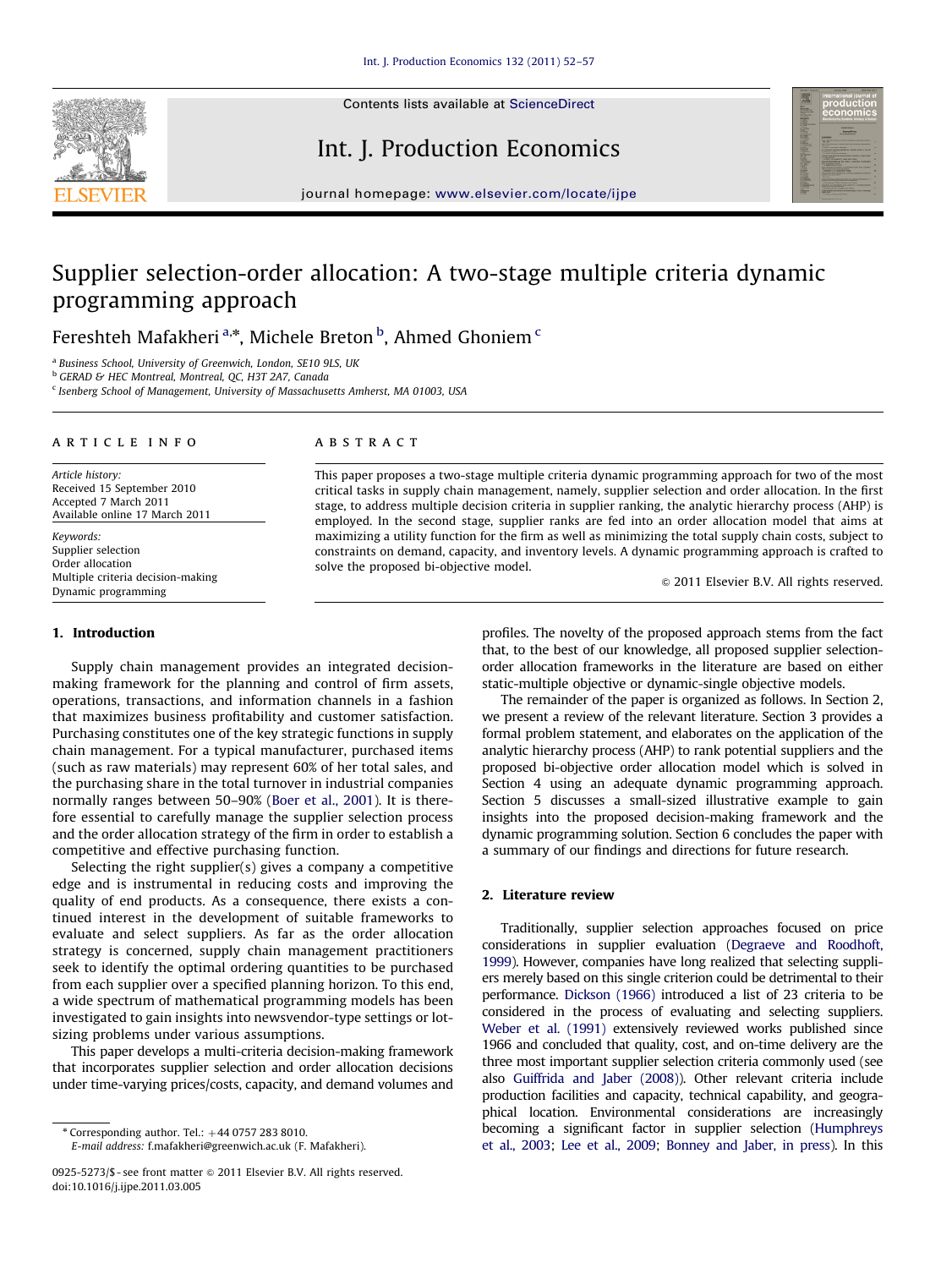perspective, a set of standard criteria for evaluating the performance of company were suggested by Supply Chain Council ([SCC, 1999](#page--1-0)), and the concept of designing green, sustainable supply chains has strongly emerged.

Supplier selection processes typically involve conflicting objectives that can be addressed using multiple criteria decision-making (MCDM) models. The analytic hierarchy process (AHP), first proposed by [Saaty \(1977\),](#page--1-0) is a popular multiple criteria decision-making technique [\(Wallenius et al., 2008\)](#page--1-0) that is adequate to incorporate both qualitative and quantitative criteria. This methodology has been used to rank potential suppliers in a hierarchical manner (see for instance, [Ghodsypour](#page--1-0) [and O'Brien \(1998\),](#page--1-0) [Kokangul and Susuz \(2009\)](#page--1-0)).

To identify an optimal order allocation strategy, various approaches have been utilized, including linear programming [\(Ghodsypour and O'Brien, 1998\)](#page--1-0), nonlinear programming [\(Benton,](#page--1-0) [1991\)](#page--1-0), and mixed-integer programming [\(Ghodsypour and O'Brien,](#page--1-0) [2001\)](#page--1-0). Multi-objective optimization models have also been proposed to identify appealing trade-offs between two or more conflicting criteria that are involved in the order allocation process [\(Liao and](#page--1-0) [Rittscher, 2007;](#page--1-0) [Demirtas and](#page--1-0) Üstün, 2008; [Kokangul and Susuz,](#page--1-0) [2009\)](#page--1-0). Furthermore, to address uncertainty, a two-stage stochastic programming model was proposed by [Xu and Nozick \(2009\),](#page--1-0) which is capable of quantifying the trade-off between the risk and cost associated with ordering, thereby determining optimal supplier sourcing decisions for varying levels of risk tolerance. Dynamic programming has also been employed in multi-period order allocation problems. [Wagner and Whitin \(1958\)](#page--1-0) applied a forward algorithm to a dynamic lot-sizing problem with the objective of minimizing the total cost, under time-varying demand volumes, inventory holding costs, and ordering costs. [Basnet and Leung](#page--1-0) [\(2005\)](#page--1-0) extended the work by Wagner and Whitin by considering a multi-item order allocation problem, with multiple suppliers over a multi-period planning horizon. [Alidaee and Kochenberger \(2005\)](#page--1-0) proposed a dynamic programming method to solve the single-sink, fixed charge transportation (SSFCT) problem along with an illustrative example that demonstrates the use of this methodology to determine optimal order quantities from a set of potential suppliers such that the total demand is satisfied and the total cost is minimized. [Li et al.](#page--1-0) [\(2009\)](#page--1-0) investigated a supplier selection problem with non-stationary stochastic price and demand for which they compared two alternative strategies, namely, periodically purchasing from the spot market versus signing a long-term contract with a single supplier.

To the best of the authors' knowledge, the integrated supplier selection and order allocation problem with time-varying demand and cost parameters and multiple objectives have not been addressed in the literature. This paper examines this problem using a two-stage solution methodology. In the first stage, the AHP is employed to rank the potential suppliers using both qualitative and quantitative criteria. In the second stage, the established supplier ranks are communicated to an order allocation model that aims at maximizing a utility function for the company and minimizing the total supply chain cost, subject to constraints on demand, capacity, and inventory levels. A dynamic programming approach is devised to solve the proposed biobjective optimization problem, thereby determining optimal ordering quantities to be purchased from each supplier over a multi-period planning horizon.

#### 3. Supplier selection and order allocation

#### 3.1. Problem statement

Consider a manufacturer who needs to fulfill her/his purchasing requirements from  $n$  potential suppliers over a planning horizon of  $T$  periods. Using AHP (as described next in Section 3.2), potential suppliers are ranked based on 4 utility criteria of price performance, quality, delivery performance, and environmental performance, which themselves are decomposed into 21 sub-criteria as shown in [Fig. 1](#page--1-0) [\(Humphreys et al., 2003](#page--1-0); [Kokangul and Susuz, 2009\)](#page--1-0). Using this ranking, the manufacturer seeks to determine optimal ordering quantities from the different suppliers in a fashion that minimizes the total cost of purchase (TCP) and maximizes the total value of purchase (TVP), which represents a manufacturer's utility function based on the ranks (scores) of potential suppliers as discussed in Section 3.3.

#### 3.2. Supplier ranking using AHP

Once the set of criteria for assessing the performance of suppliers is identified [\(Fig. 1\)](#page--1-0), the relative weights (scores) of suppliers can be obtained using a multiple criteria decision analysis framework such as the AHP based on qualitative and quantitative factors. Let  $i=1,\ldots,$ *n* index the different potential suppliers and  $p_{ii}$  represent the extent to which supplier  $i$  is preferred over supplier  $j$  with respect to a given criterion. For illustrative purposes, [Table 1](#page--1-0) shows a pair-wise comparison matrix  $P=[p_{ij}]$  for four supplier selection criteria (Price Performance, Delivery Performance, Environmental Performance, and Quality) with respect to the overall goal of supplier selection. Pair-wise comparisons in [Table 1](#page--1-0) are obtained using a scale from 1 to 9, where 1 is for equal importance, 3 for moderate importance, 5 for strong importance, 7 for very strong importance, and 9 for extreme importance. In addition, the even values 2, 4, 6, and 8 are used to reflect intermediate nuances in this scale. Also, note that the condition  $p_{ji}=1/p_{ij}$  [\(Saaty 2000\)](#page--1-0) needs to hold, as shown in [Table 1.](#page--1-0) Let  $\lambda_m$  be the largest Eigenvalue of matrix P (for a perfectly consistent pair-wise comparison matrix, one should have  $\lambda_m = n$ ). To measure the inconsistency of pair-wise comparisons, Saaty proposes the following consistency index (CI):

$$
CI = \frac{\lambda_m - n}{n - 1}
$$

To check if the value of CI corresponds to an acceptable level of inconsistency, it is compared with a random consistency index RI, which is obtained as the average consistency index of a large sample of randomly generated reciprocal matrices ([Saaty \(1977\)](#page--1-0) used a sample of 500 matrices). The level of inconsistency in the judgment matrix is considered acceptable if the consistency ratio (CR) satisfies

$$
CR = \frac{CI}{RI} \le 10\%
$$

The second step is to obtain the score, or relative weight, of each alternative with respect to each criterion. This score is the average of the normalized comparisons, computed by

$$
w_i = \frac{\sum_{j=1}^n \overline{p}_{ij}}{n}
$$

where

$$
\overline{p}_{ij} = \frac{p_{ij}}{\sum_{k=1}^{n} p_{kj}}
$$

The upward composition of these weights (from the lowest level towards the top level) generates the ranking scores (weights) of elements at the lowest level (i.e. suppliers) in fulfilling the top-most objective (i.e., suppliers ranking).

#### 3.3. Order allocation model

The suppliers' weights (utility scores) obtained from AHP are used to build a utility function for order allocations called the total value of purchase (TVP), where the optimal allocation is the